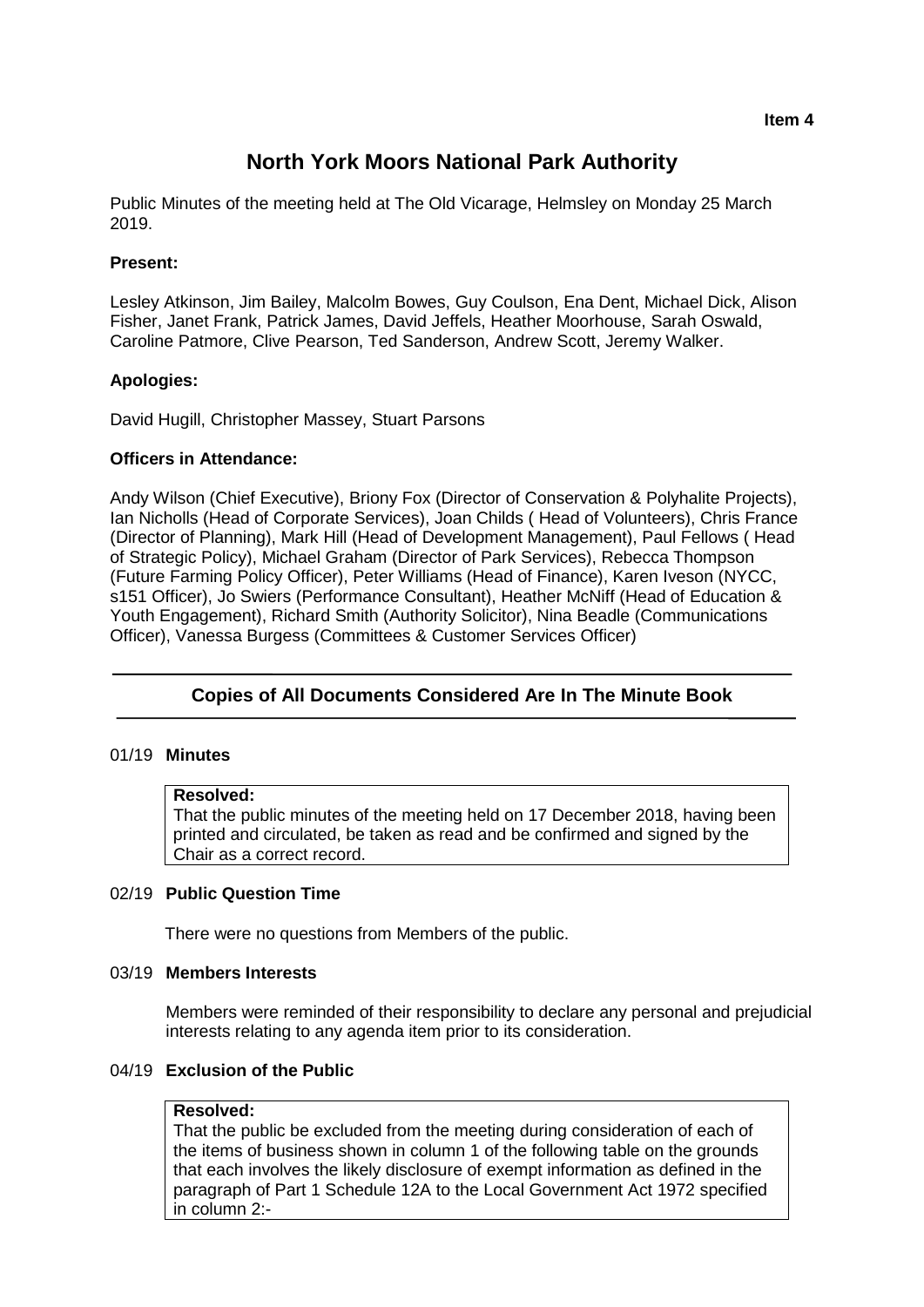| Item No on the Agenda | Paragraph No |
|-----------------------|--------------|
| 22                    | 1,2,3,4      |
| 23                    | 10           |
| 24                    | 1,2,3,4      |
| 25                    | 1,2          |
| 26                    | 10           |

## 05/19 **Progress on Business Plan Delivery**

Considered:

The report of the Chief Executive and the Performance Consultant

Jo Swiers, updated members on business plan progress to date.

## **Sarah Oswald arrived at 9.35am**

Members commented on the following objectives from the Appendix:

- E13 lack of progress on data and record management, could this be a risk going forward?
- E4 why only some progress?
- CR7- High quality support, members felt well supported by Authority staff, though would perhaps welcome a little more information on things affecting NPs in the wider world
- E12 Landscape assessments. Landscape character increasingly important
- E16 Geodiversity, the possibility of tapping into other resources elsewhere to assist with this work
- U2 opportunity to involve Parish Councils to assist with PRoW work. Perhaps via Parish Forums.
- U10 important to continue to produce a range of high quality publications.
- Wildlife corridors/connectivity to focus mainly on the river Rye catchment and Esk

Following Members' comments, Officers updated further:

Objective E13 – data and record management work has suffered due to reduced resources, but the Authority is working to improve the situation going forward

Objective E4 – in relation to water quality/Pearl Mussels, need to wait approx. 2-10 years. Continuing to work with farmers, to reduce nitrates in water courses.

**Resolved:** Members discussed as indicated above and noted progress on the 2017-20 Business Plan and agreed the proposals for changes to the targets for objectives and priorities in U2 and U3 and para 3.7.

## 06/19 **Budget 2019/20 and MTFS 21/22**

Considered:

The report of the Head of Finance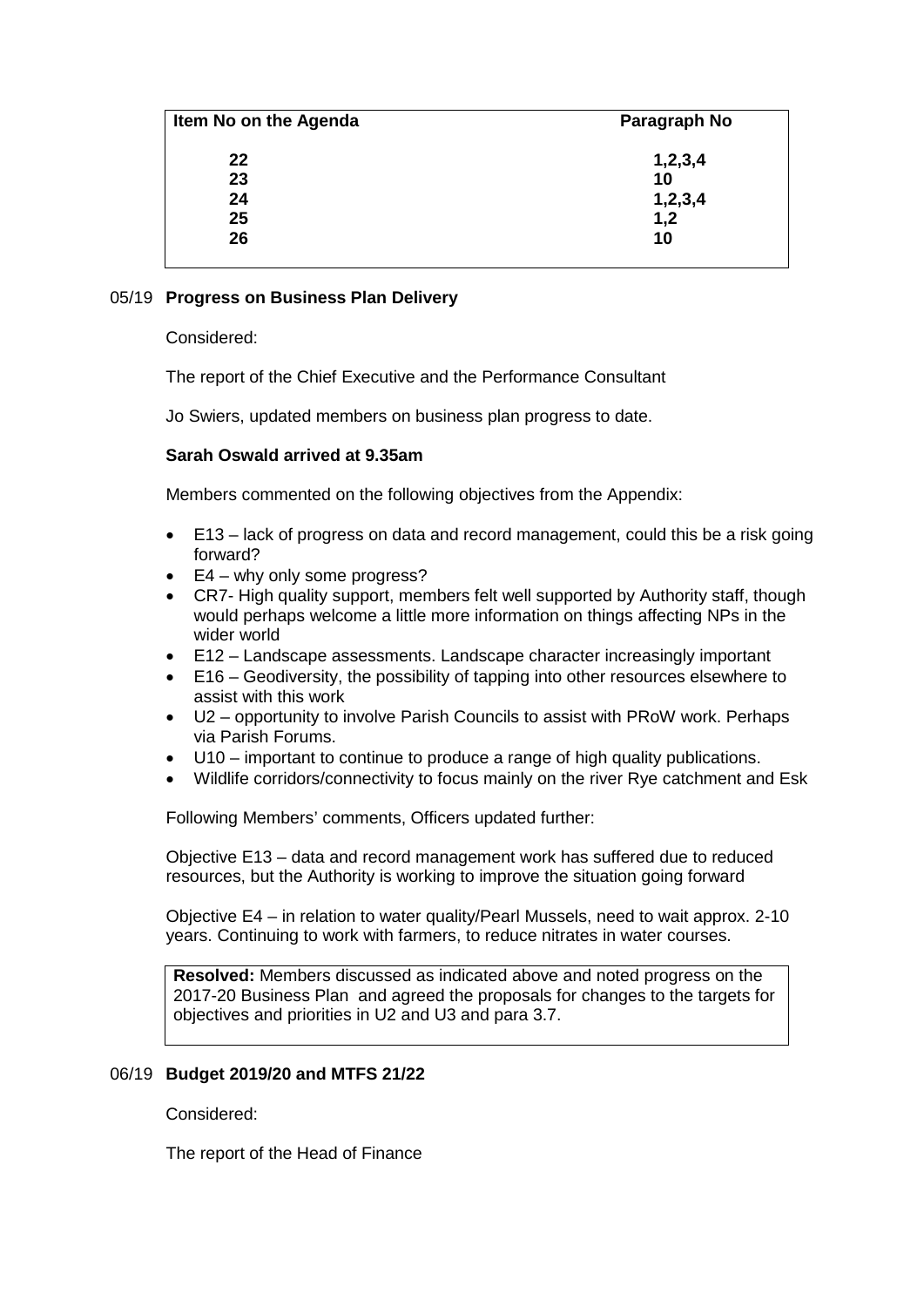Pete Williams updated members, advising on changes since the December 2018 NPA report. Members welcomed the report and were pleased with the work which had been undertaken by the finance team.

**Resolved:** Members approved the budget for 2019/20.

#### 07/19 **Communications Strategy**

Considered:

The report of the Director of Park Services

Michael Graham and Nina Beadle, Media & Communications Officer updated members on progress and advised that the roll out would be slow and considered.

Members commented on the following points:

- Differing opinions regarding additional colour palette and possible loss of current brand colour
- Differences across staff uniforms
- Liked the document, especially the use of photographs which focus on 'doing' and not just the beautiful scenery
- Make sure Local Plan and Minerals Plan carry new branding
- Members approved a slow and considered roll out
- Apply to new website as well

Officers requested that the recommendation be amended slightly to read "That Members approve the brand guidelines and note the process of implementation"

**Resolved:** Members approved the brand guidelines and noted the process of implementation.

## 08/19 **Publication of the Draft Local Plan for the National Park**

Considered:

The report of the Head of Strategic Policy

Paul Fellows informed members that Officers were aiming to publish the draft in early April, prior to it being sent out for the final 6 weeks public consultation period. The Authority would then submit the plan mid-June, with the final version due winter 2019/Spring 2020.

A number of members voiced their views regarding wording used on the 2 piece of prose at the beginning of the plan. Officers explained that the wording was merely there to set the scene in terms of providing some local distinctiveness – it was not supposed to be the Special Qualities of the National Park and doesn't say it is  $$ rather it was taken from our website which encouraged people to immerse themselves in the typical sights, smells and noises belonging to the North York Moors. Officers amended some of the wording to accord with some of the Members comments at the meeting.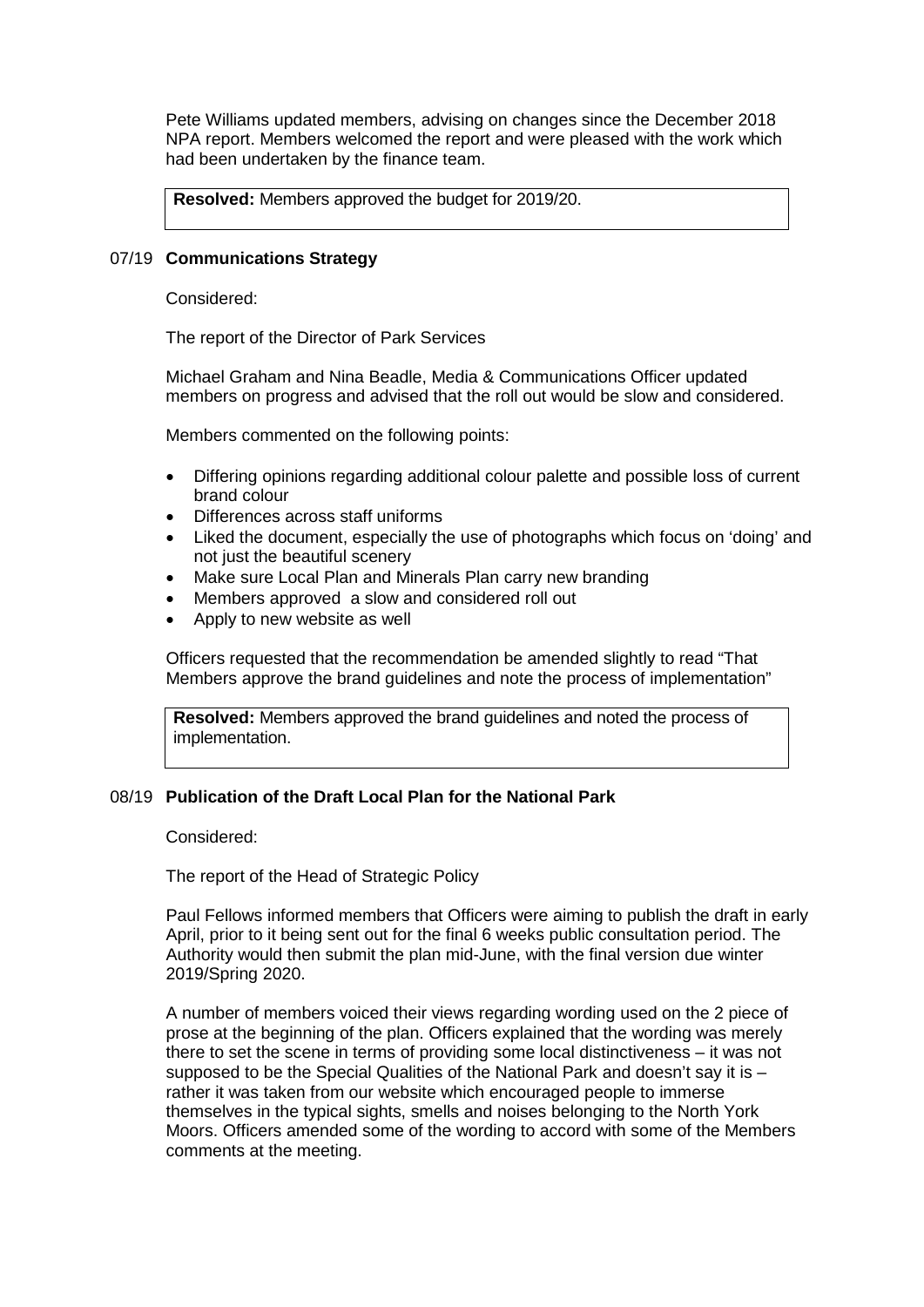Jim Bailey, Chair thanked Malcolm Bowes, Deputy Chair for chairing the Development Plan Working Group meetings. Members also thanked Officers for all their hard work.

Officers agreed to briefly look at page 2 of the Plan and amend words if necessary. Officers advised that the Housing Policy slides 1 and 2 used as part of the Local Plan presentation to members at the meeting, would be included in the housing section of the Local Plan

**Resolved:** Members approved the draft plan for publication subject to one or two wording amends to page 133.

Members delegated authority to the Director of Planning to make any changes as required to rectify any errors and make minor changes to improve the plan prior to publication under Regulation 19 of 2012 the Local Plan Regulations. Members delegated authority to the Director of Planning to submit the draft Local Plan to the Planning Inspectorate following the six week consultation period.

#### 09/19 **Interest Group to Speak to Members (Abida and Farzana – Community Champions)**

Jim Bailey, Chair, welcomed Heather McNiff (Head of Education & Youth Engagement), Abida Nayyar (Community Champion) and Farzana Kausar Community Champion to the meeting.

Abida and Farzana gave a presentation on some of the recent events they have organised, and some of the barriers faced by BAME (Black, Asian and Ethnic Minority) groups wishing to access the NYMNP. Plus ways in which the NYMNPA may be able to help further increase visitor numbers from these groups. Over the past 12 months the NYMNPA's community transport scheme had helped 35 different BAME community groups access the NP.

The main barriers highlighted from groups included language, lack of transportation and low income. The main benefits included increased social integration, increased knowledge of the local area, its history and British values which in turn helped improve language skills, self-esteem, confidence and mental wellbeing. Some suggestions for ways in which the NYMNPA could assist further were; more opportunities for BAME groups to volunteer for the NP, increased transportation opportunities, exchange visits to other NP's like the Yorkshire Dales and the Lake District, information provided in other languages, including sign language, offer of additional services with minimal charge.

Members, Officer and the Community Champions briefly discussed the opportunity for a joint event.

**Action:** MG/HMcN to discuss/arrange.

#### 10/19 **Health and Safety Policy**

Considered:

The report of the Head of Corporate Services

Ian Nicholls highlighted the following from his report: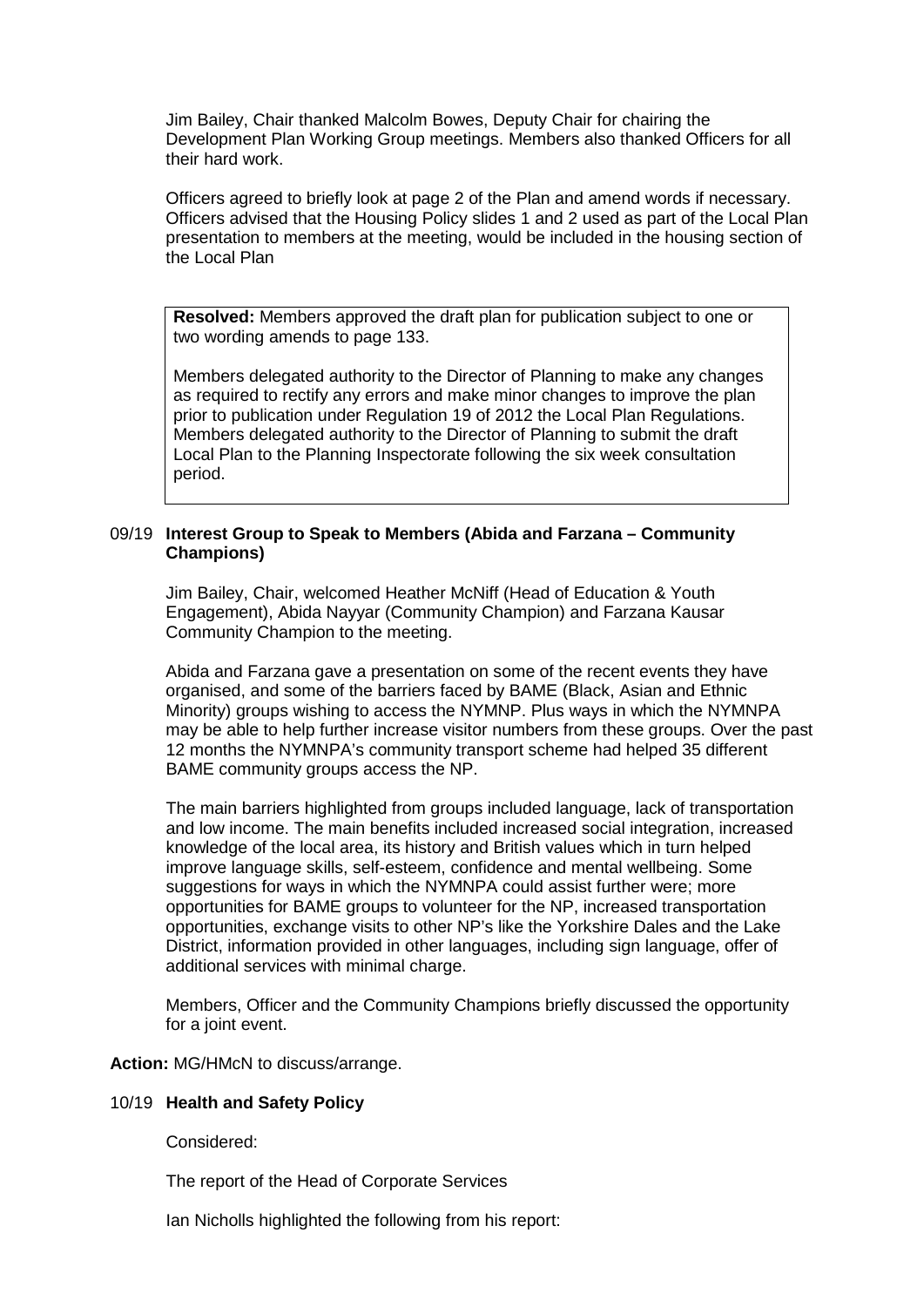- Significant increase in near miss reporting, encouraging to know that staff take the reporting seriously and gives opportunity to look at relevant work practices and change if necessary
- Associate Volunteer Groups, a piece of work to be undertaken to clarify H&S responsibilities with each Associate Group.
- Certified H&S training for managers
- Increased support from Dominic Passman (H&S, NYCC)
- Mental Health  $1<sup>st</sup>$  Aid training well received by staff
- Authority sickness levels still compare favourably with similar bodies and National levels

Members welcomed the report and the opportunity for member H&S refresher training during 2019/20.

**Resolved:** Members noted the contents of the report and approved the draft action plan contained in paragraph 5.1.

#### 11/19 **Corporate Risk Register**

Considered:

The report of the Head of Corporate Services

Ian Nicholls informed members that whilst 2 risks had been removed from the register, the category 1 and 2 risks remain unchanged; Capacity and Skills, Wildlife Corridors and Minerals Development pressure on the Park.

Members commented on; the growing risk in managing the NP, no mention on register of Woodland Plan or Social/Health benefits

Ian advised members that health and wellbeing work was an on-going major strand of the Authority's work and that huge amounts of woodland work had already taken place.

**Resolved:** Members approved the contents of the report and the **Appendices**.

#### 12/19 **Defra Environment Land Management System Pilot (ELMS)**

Considered:

The report of the Future Farming Policy Officer

#### **Jim Bailey and Patrick James declared a personal interest (farming) PJ?**

Rebecca Thompson gave members a brief update on ELMS.

Members commented on the excellent news that the NYMNP was to be one of the pilots.

**Resolved:** Members noted the level of engagement that Officers have had with DEFRA on the test and trials stage of the development process for the new Environmental Land Management System.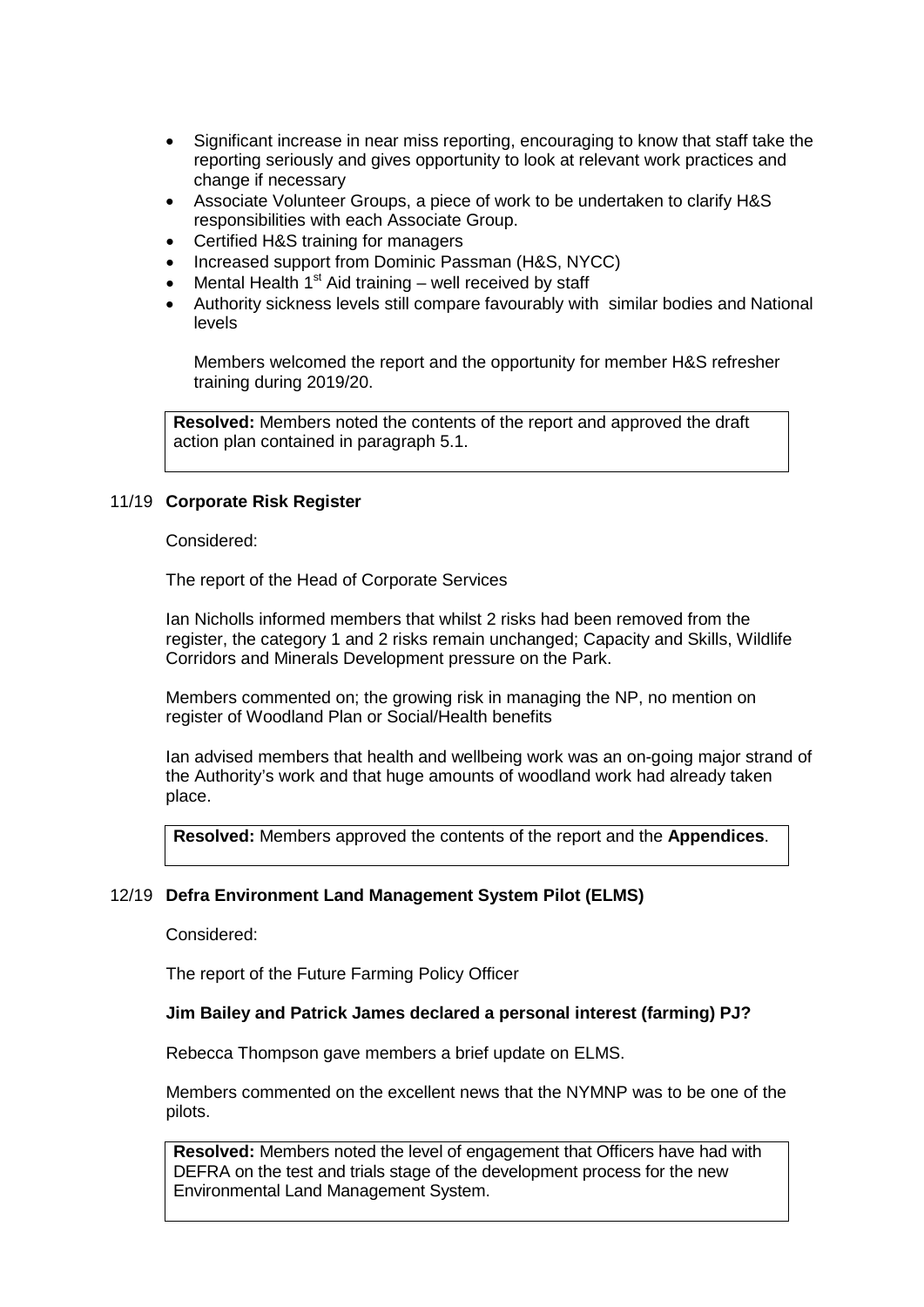Members gave their approval to Officers continuing to work with DEFRA to assist in the development of a new land management system that delivers positive outcomes appropriate to the North York Moors National Park and those whose livelihoods depend on the sustainable management of the land.

## 13/19 **Second Volunteer Satisfaction Survey Report**

Considered:

The report of the Head of Volunteering Team

Joan Childs updated members on some of the results from the 2018 Volunteer satisfaction survey.

Members welcomed the survey findings and commented on the excellent volunteers who support the work of our NP.

**Resolved: T**he Volunteer Survey Action Plan was approved.

## 14/19 **Treasury Management and the Prudential Code for Capital Finance**

Considered:

The report of the Chief Finance Officer

**Resolved:** Members :

approved the Annual Treasury Management Strategy for 2019/20 as detailed in **Appendix B**, including the Prudential Indicators set out in Section 3, and the Minimum Revenue Provision policy set out in Section 9 of that Strategy;

- (ii) adopted the Annual Investment Strategy agreed by the County Council for 2019/20;
- (iii) approved the authorised borrowing limit of £427.9k for 2019/20, under section 3(i) of the Local Government Act 2003 as set out in **Appendix B**;
- (iv) confirmed the delegation to the Chief Finance Officer, as agreed in previous years, for the following matters:-

any need to effect changes between the separate agreed limits for borrowing and other long term liabilities (such as finance leases) in accordance with option appraisal, value for money or other relevant factors. This applies to the Prudential Indicators in **Appendix B**;

(b) decisions to borrow from the PWLB and money markets at the most advantageous rate, as set out in **Appendix B**.

(v) approve the Capital Strategy as set out in **Appendix C.**

#### 15/19 **Proposed Changes to the Authority Guide "Making a Complaint about an Authority Member"**

Considered:

The report of the Solicitor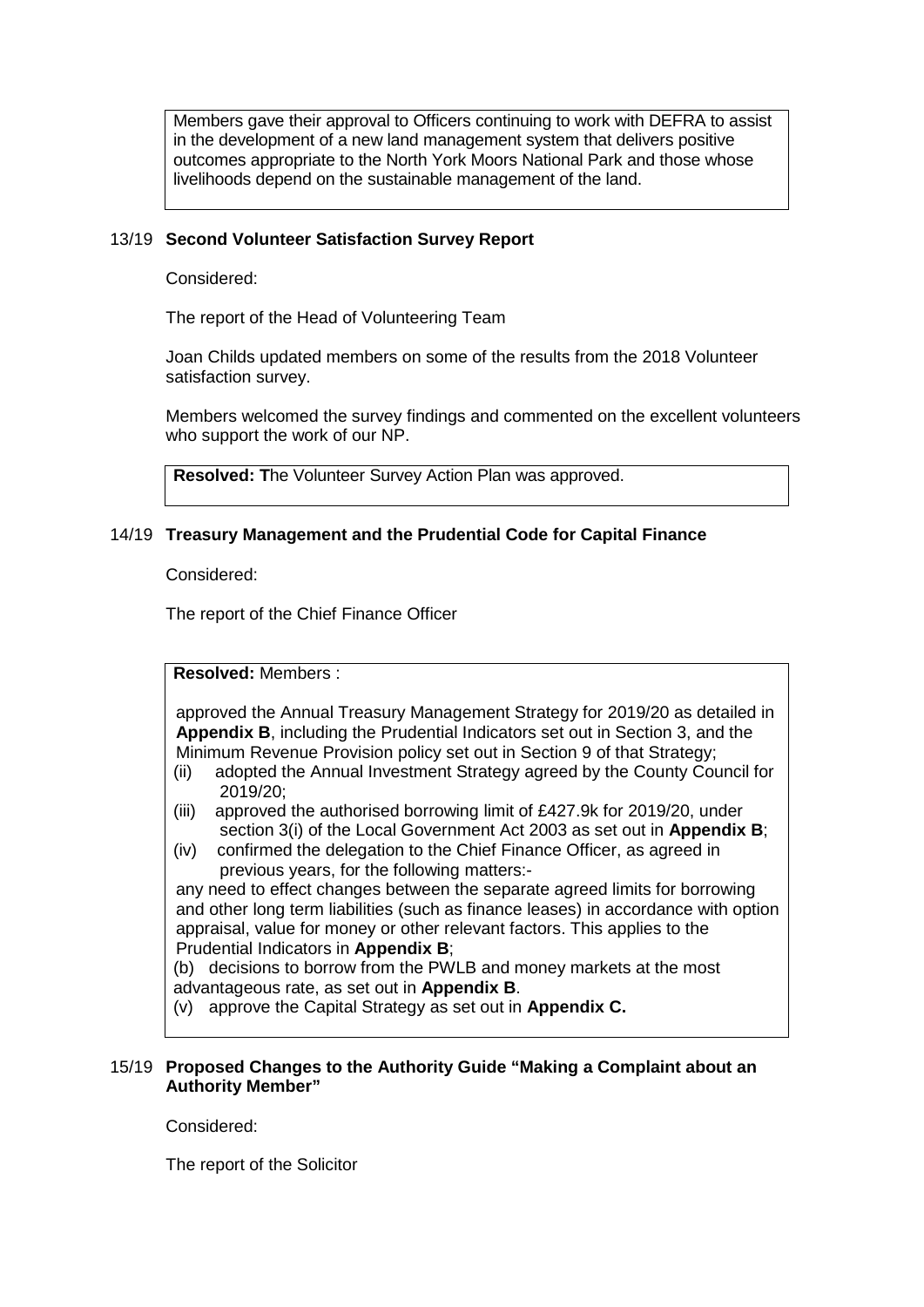Richard Smith informed members that, if agreed the changes would take effect from 1 May 2019. Members requested that the presentation of the guide be made more user friendly.

**Action:** Richard Smith to make the guide more user friendly.

**Resolved:** Having asked the Solicitor to make the guide more user friendly, members approved the proposed changes in the guide, for the changes to come into effect on 1 May 2019.

#### 16/19 **On the Record**

Considered:

The report of the Committees Officer

**Resolved:** Members noted the contents of On the Record.

#### 17/19 **Feedback from Lead Members on Forums, plus verbal Feedback on the Member Development Scheme**

Considered:

The report of the Committees Officer

Alison Fisher, Chair of CLM, updated members on the following:

- last CLM forum considered remoteness and tranquillity
- 'Big Dipper' campaign (aims to draw attention to the light pollution creep caused by beams emitted from powerful external LED floodlights and security lighting.)

Neither Alison nor Clive Pearson were available to attend the last Housing Board meeting.

Sarah Oswald updated members on recent ARB and DAG meetings, with a written report being tabled at the meeting. The next ARB meeting is due to take place on Tuesday 23 April; all members were encouraged to attend.

Malcolm Bowes, Deputy Chair, briefly updated members and officers on the outcomes of recent member development meetings. Things that went well included:

- Members working well together and respecting each other opinions
- Good support from Officers/good relationships between Members and Staff
- Contribution from Volunteers, tremendous
- Health & Wellbeing report, well received by members
- Trust gathering momentum and starting to do some useful work
- Land of Iron talk went well, though not many members attended

Things that could be better included:

• The range of ways in which to keep members better informed, such as attending forums, training evenings, less complicated financial reports

The next member development meetings are scheduled for the end of 2020.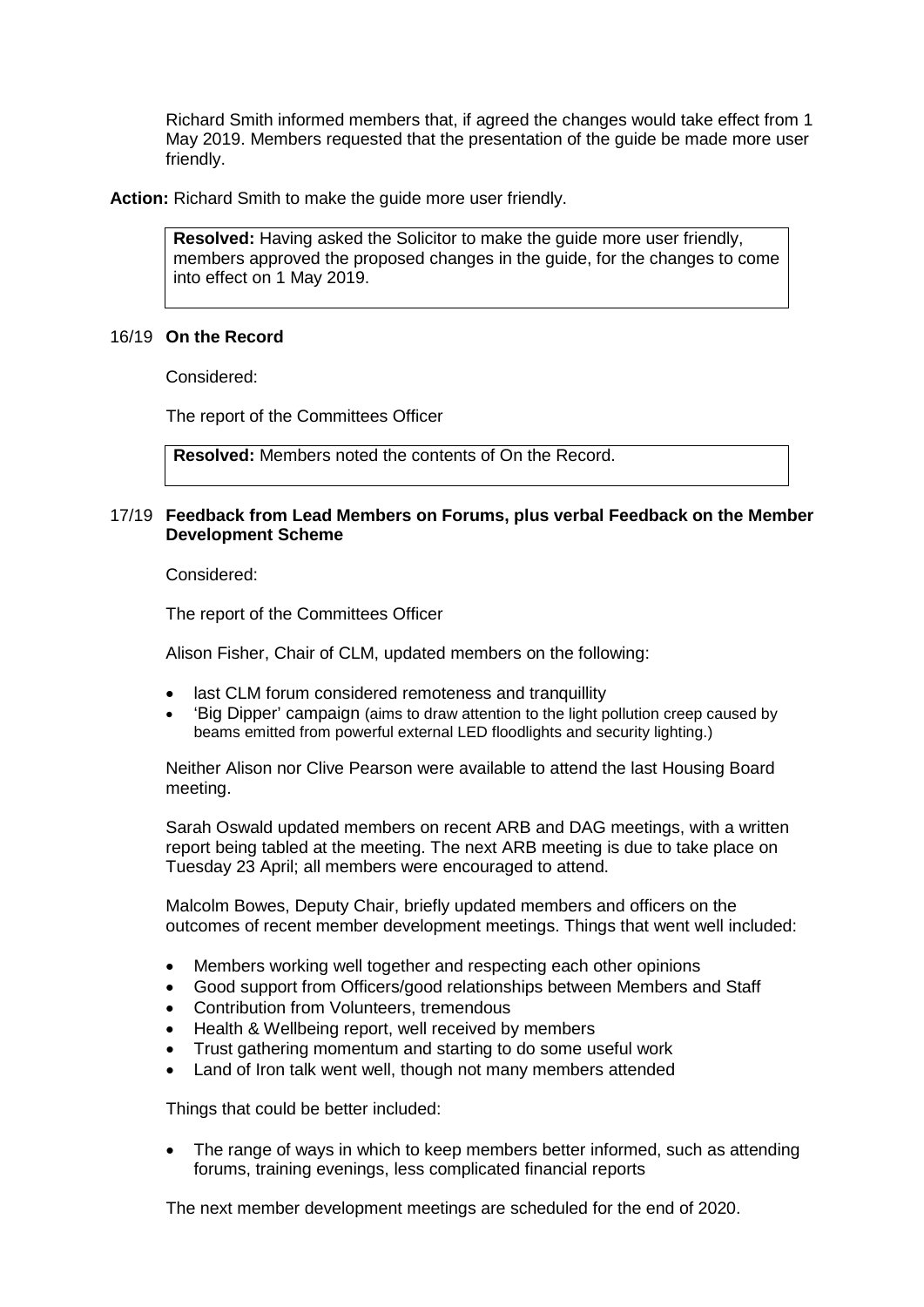## 18/19 **2019/20 Pay Scale**

Considered:

The report of the Head of Corporate Services

**Resolved:** Members noted the contents of the report and the revisions made to the Authority's pay scale.

## 19/19 **Reports from Members on Outside Bodies**

Considered:

The report of the Committees Officer

**Resolved:** The report was noted.

........................................................................................................................................ (Chair) 24 June 2019